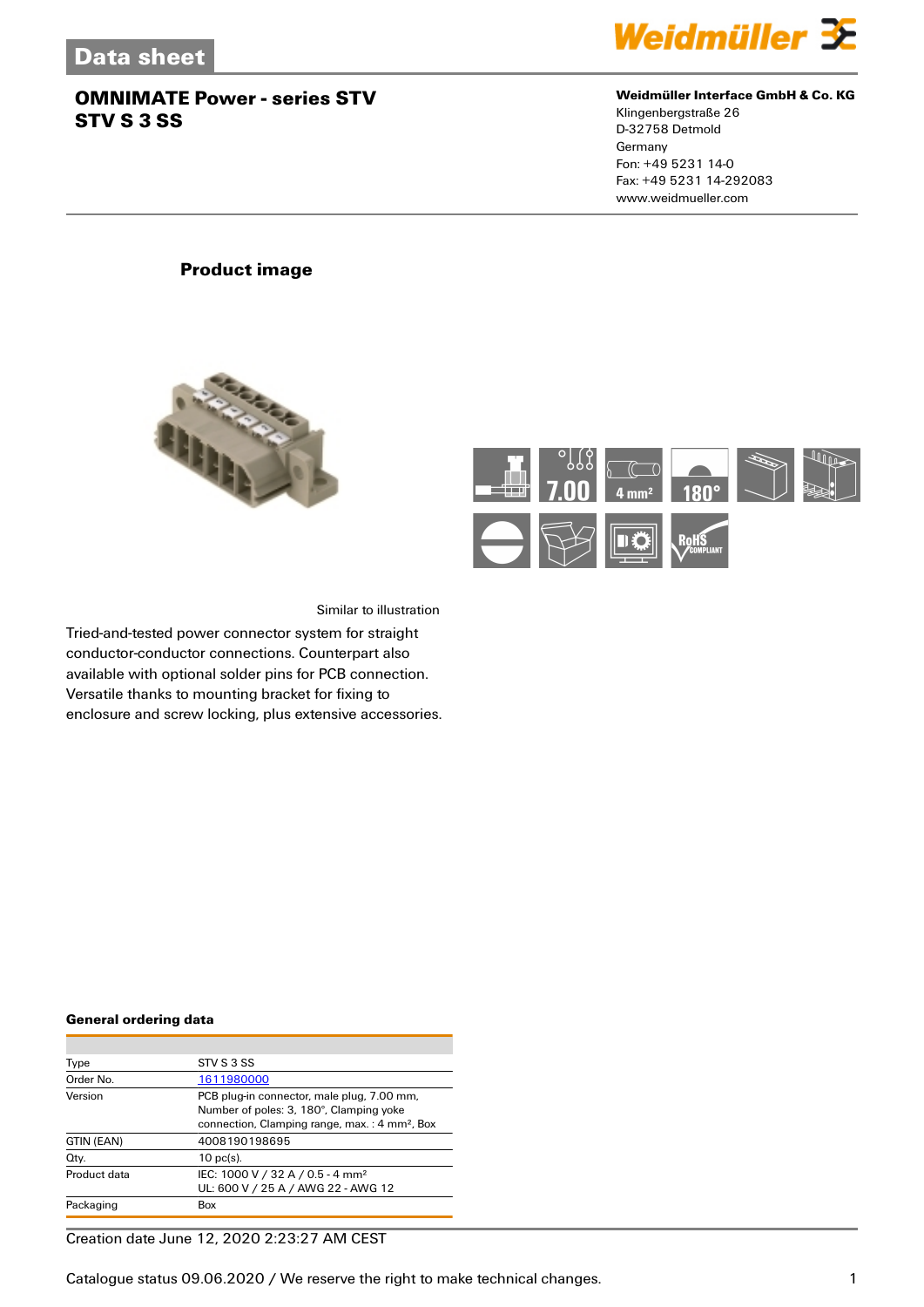# **Technical data**

**Dimensions and weights**



#### **Weidmüller Interface GmbH & Co. KG**

Klingenbergstraße 26 D-32758 Detmold Germany Fon: +49 5231 14-0 Fax: +49 5231 14-292083

| Height                                                                 | 21.4 mm                                      | Height (inches)                                 | 0.843 inch                         |
|------------------------------------------------------------------------|----------------------------------------------|-------------------------------------------------|------------------------------------|
| Depth                                                                  | 30.2 mm                                      | Depth (inches)                                  | 1.189 inch                         |
| Net weight                                                             | 11.778 g                                     |                                                 |                                    |
| <b>System Parameters</b>                                               |                                              |                                                 |                                    |
|                                                                        |                                              |                                                 |                                    |
| Product family                                                         | <b>OMNIMATE Power - series</b><br><b>STV</b> | Type of connection                              | <b>Field connection</b>            |
| Wire connection method                                                 | Clamping yoke connection                     | Pitch in mm (P)                                 | $7 \text{ mm}$                     |
| Pitch in inches (P)                                                    | 0.276 inch                                   | Conductor outlet direction                      | $180^\circ$                        |
| Number of poles                                                        | 3                                            | $L1$ in mm                                      | $14 \text{ mm}$                    |
| L1 in inches                                                           | $\overline{0.551}$ inch                      | Number of rows                                  | 1                                  |
| Pin series quantity                                                    | $\mathbf{1}$                                 | Touch-safe protection acc. to DIN VDE<br>57 106 | Safe from finger touch,<br>plugged |
| Touch-safe protection acc. to DIN VDE<br>0470                          | IP20 plugged                                 | Volume resistance                               | $1.60 \text{ m}\Omega$             |
| Can be coded                                                           | Yes                                          | Stripping length                                | 9 <sub>mm</sub>                    |
| Tightening torque, min.                                                | $0.5$ Nm                                     | Tightening torque, max.                         | 0.6 Nm                             |
| Clamping screw                                                         | M 3                                          | Screwdriver blade                               | $0.6 \times 3.5$                   |
| Screwdriver blade standard                                             | <b>DIN 5264</b>                              |                                                 |                                    |
| <b>Material data</b>                                                   |                                              |                                                 |                                    |
|                                                                        |                                              |                                                 |                                    |
| Insulating material                                                    | Wemid (PA)                                   | Colour                                          | Pebble grey                        |
| Colour chart (similar)                                                 | <b>RAL 7032</b>                              | Insulating material group                       |                                    |
| Comparative Tracking Index (CTI)                                       | $\geq 600$                                   | Insulation strength                             | $\geq 10^8 \Omega$                 |
| UL 94 flammability rating                                              | $V-0$                                        | Contact material                                | CuZn                               |
| Contact surface                                                        | silver-plated                                | Operating temperature, min.                     | -50 °C                             |
| Operating temperature, max.                                            | 100 °C                                       | Temperature range, installation, min.           | $-25 °C$                           |
| Temperature range, installation, max.                                  | 100 °C                                       |                                                 |                                    |
| <b>Conductors suitable for connection</b>                              |                                              |                                                 |                                    |
|                                                                        |                                              |                                                 |                                    |
| Clamping range, min.                                                   | $0.5$ mm <sup>2</sup>                        |                                                 |                                    |
| Clamping range, max.                                                   | $4 \, \text{mm}^2$                           |                                                 |                                    |
| Wire connection cross section AWG,<br>min.                             | <b>AWG 22</b>                                |                                                 |                                    |
| Wire connection cross section AWG.<br>max.                             | <b>AWG 12</b>                                |                                                 |                                    |
| Solid, min. H05(07) V-U                                                | $0.5$ mm <sup>2</sup>                        |                                                 |                                    |
| Solid, max. H05(07) V-U                                                | $4 \, \text{mm}^2$                           |                                                 |                                    |
| Flexible, min. H05(07) V-K                                             | $0.5$ mm <sup>2</sup>                        |                                                 |                                    |
| Flexible, max. H05(07) V-K                                             | $4 \, \text{mm}^2$                           |                                                 |                                    |
| w. plastic collar ferrule, DIN 46228 pt 4, 0.5 mm <sup>2</sup><br>min. |                                              |                                                 |                                    |
| w. plastic collar ferrule, DIN 46228 pt 4, 4 mm <sup>2</sup><br>max.   |                                              |                                                 |                                    |
| w. wire end ferrule, DIN 46228 pt 1,<br>min.                           | $0.5$ mm <sup>2</sup>                        |                                                 |                                    |
| w. wire end ferrule, DIN 46228 pt 1,<br>max.                           | $4 \, \text{mm}^2$                           |                                                 |                                    |
| Plug gauge in accordance with EN<br>60999 a x b: $\varnothing$         | 2.8 mm x 2.0 mm                              |                                                 |                                    |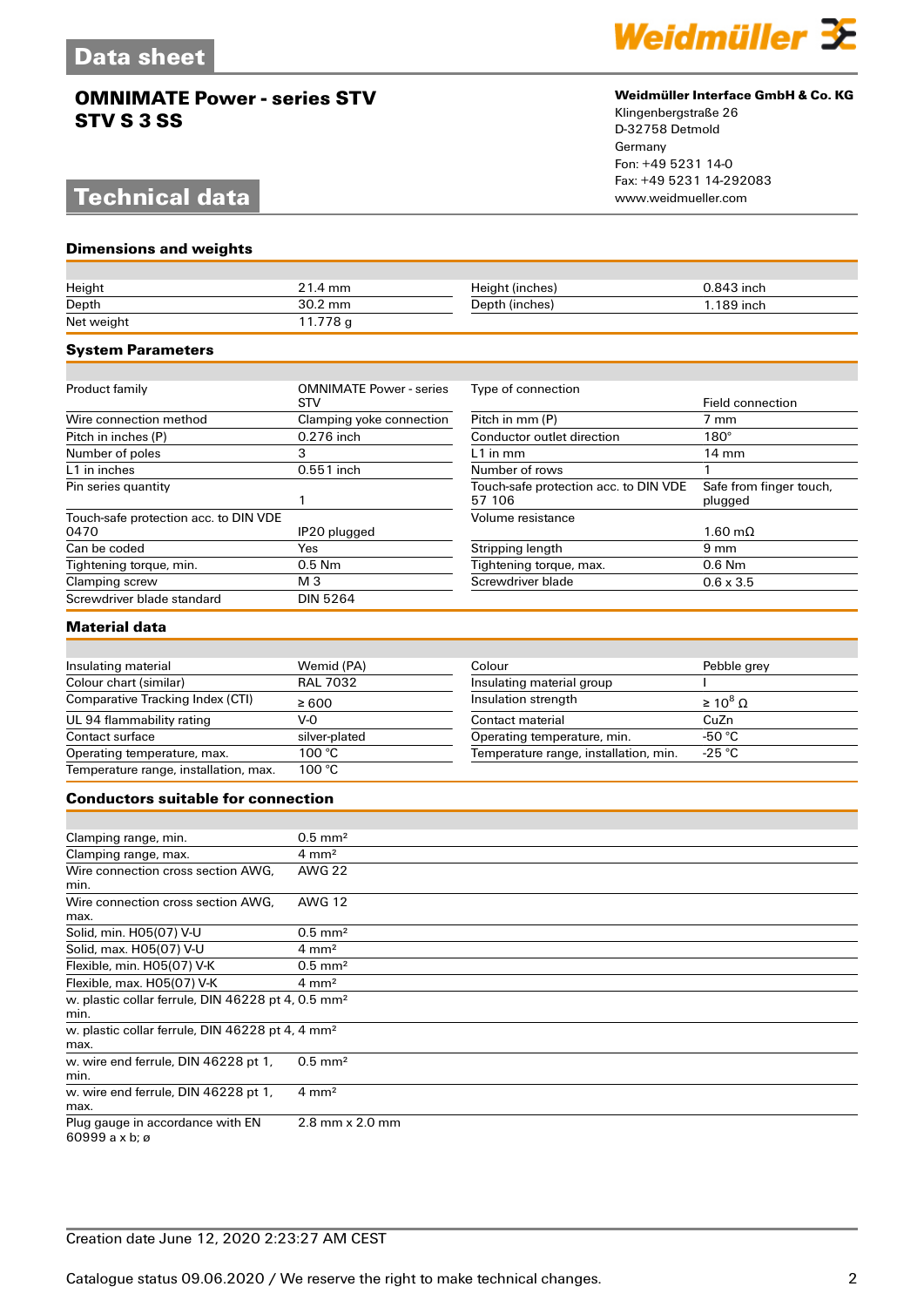## **Technical data**



### **Weidmüller Interface GmbH & Co. KG**

Klingenbergstraße 26 D-32758 Detmold Germany Fon: +49 5231 14-0 Fax: +49 5231 14-292083

| Clampable conductor | Cross-section for conductor connection                                                                                                                                    | Type                             | fine-wired                 |
|---------------------|---------------------------------------------------------------------------------------------------------------------------------------------------------------------------|----------------------------------|----------------------------|
|                     |                                                                                                                                                                           | nominal                          | $2.5 \text{ mm}^2$         |
|                     | wire end ferrule                                                                                                                                                          | Stripping length                 | $10 \text{ mm}$<br>nominal |
|                     |                                                                                                                                                                           | Recommended wire-<br>end ferrule | H <sub>2.5</sub> /15D BL   |
|                     | Cross-section for conductor connection                                                                                                                                    | Type                             | fine-wired                 |
|                     |                                                                                                                                                                           | nominal                          | $4 \text{ mm}^2$           |
|                     | wire end ferrule                                                                                                                                                          | Stripping length                 | $12 \text{ mm}$<br>nominal |
|                     |                                                                                                                                                                           | Recommended wire-<br>end ferrule | H4,0/18D GR                |
|                     |                                                                                                                                                                           | Stripping length                 | $9 \text{ mm}$<br>nominal  |
|                     |                                                                                                                                                                           | Recommended wire-<br>end ferrule | H4.0/9                     |
| Reference text      | The outside diameter of the plastic collar should not be larger than the pitch (P), Length of ferrules<br>is to be chosen depending on the product and the rated voltage. |                                  |                            |
| Max. clamping range | $4 \text{ mm}^2$                                                                                                                                                          |                                  |                            |

## **Rated data acc. to IEC**

| tested acc. to standard                                                         |                        | Rated cu                    |
|---------------------------------------------------------------------------------|------------------------|-----------------------------|
|                                                                                 | IEC 60664-1, IEC 61984 | $(Tu=20^\circ)$             |
| Rated current, max. number of poles<br>$(Tu=20^{\circ}C)$                       | 28 A                   | Rated cu<br>$(Tu=40^\circ)$ |
| Rated current, max. number of poles<br>$(Tu=40^{\circ}C)$                       | 24 A                   | Rated vo<br>pollution       |
| Rated voltage for surge voltage class /<br>pollution degree III/2               | 500 V                  | Rated vo<br>pollution       |
| Rated impulse voltage for surge voltage<br>class/ pollution degree II/2<br>6 kV |                        | Rated im<br>class/po        |
| Rated impulse voltage for surge voltage<br>class/contamination degree III/3     | 6 kV                   | Short-tin                   |

| Rated current, min. number of poles     |                   |
|-----------------------------------------|-------------------|
| (Tu=20°C)                               | 32 A              |
| Rated current, min. number of poles     |                   |
| (Tu=40°C)                               | 32 A              |
| Rated voltage for surge voltage class / |                   |
| pollution degree II/2                   | 1.000V            |
| Rated voltage for surge voltage class / |                   |
| pollution degree III/3                  | 500 V             |
| Rated impulse voltage for surge voltage |                   |
| class/ pollution degree III/2           | 6 kV              |
| Short-time withstand current resistance |                   |
|                                         | 3 x 1s with 340 A |
|                                         |                   |

#### **Rated data acc. to CSA**

Institute (CSA) Certificate No. (CSA) Rated voltage (Use group B / CSA) 300 V Rated current (Use group B / CSA) 25 A<br>Wire cross-section, AWG, min. AWG 20 Wire cross-section, AWG, min. Reference to approval values Specifications are maximum values, details see approval certificate.

|                                   | 12400-343 |
|-----------------------------------|-----------|
| Rated voltage (Use group D / CSA) | 300 V     |
| Rated current (Use group D / CSA) | 25 A      |
| Wire cross-section, AWG, max.     | AWG 12    |

### **Rated data acc. to UL 1059**



Institute (UR) Certificate No. (UR)

E92202

Reference to approval values Specifications are

maximum values, details see approval certificate.

Creation date June 12, 2020 2:23:27 AM CEST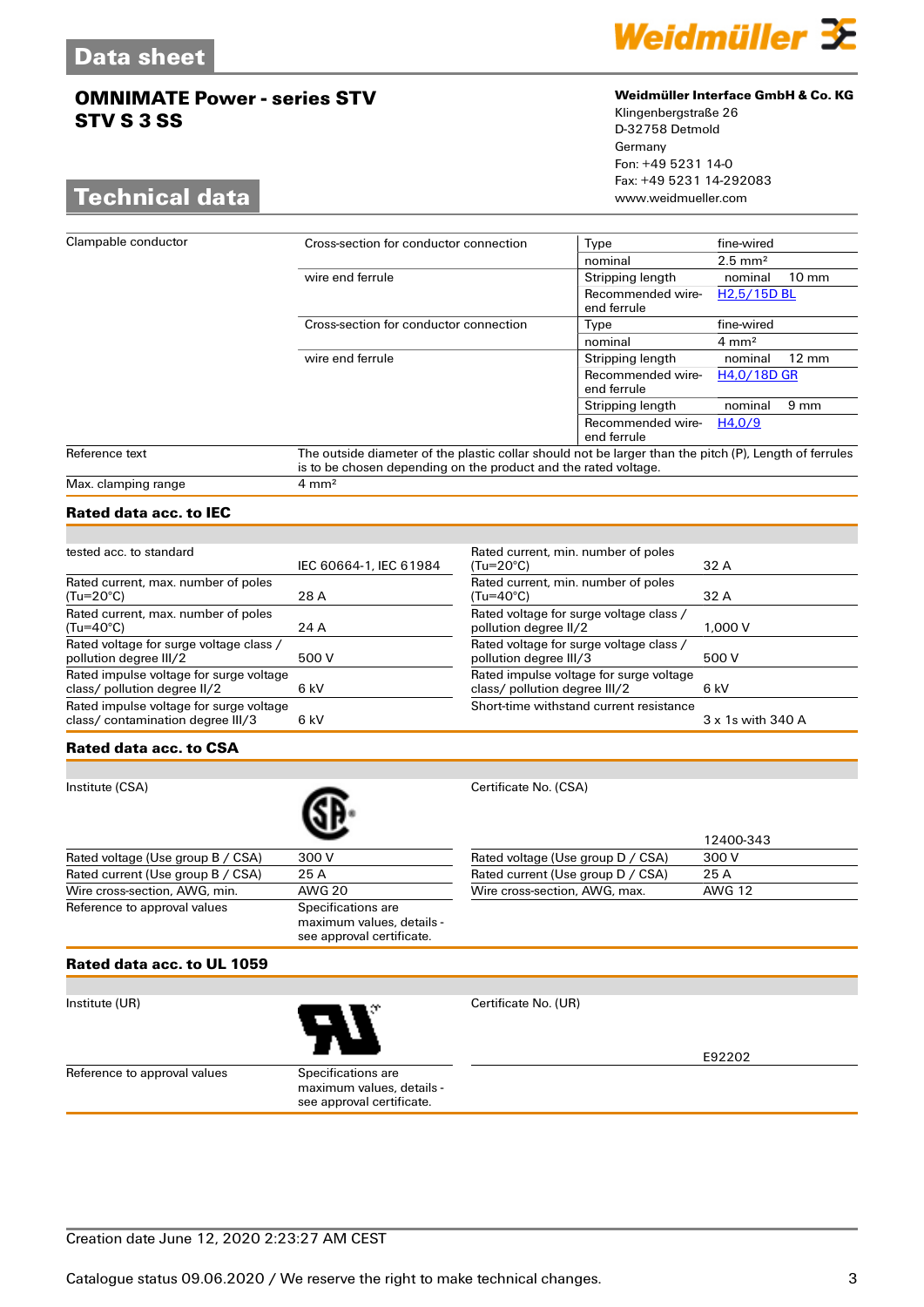# **Technical data**

**Rated data acc. to UL 1977**



### **Weidmüller Interface GmbH & Co. KG**

Klingenbergstraße 26 D-32758 Detmold Germany Fon: +49 5231 14-0 Fax: +49 5231 14-292083

| Institute (UR)                                           |                                                                                                                                                                                                                                                                                                                                  | Certificate No. (UR)                                                                                        |             |
|----------------------------------------------------------|----------------------------------------------------------------------------------------------------------------------------------------------------------------------------------------------------------------------------------------------------------------------------------------------------------------------------------|-------------------------------------------------------------------------------------------------------------|-------------|
|                                                          |                                                                                                                                                                                                                                                                                                                                  |                                                                                                             | E92202      |
| Reference to approval values                             | Specifications are<br>maximum values, details -                                                                                                                                                                                                                                                                                  | Rated voltage (UL 1977)                                                                                     |             |
|                                                          | see approval certificate.                                                                                                                                                                                                                                                                                                        |                                                                                                             | 600 V       |
| Rated current (UL 1977)<br>AWG-conductor, max. (UL 1977) | 25 A<br>12                                                                                                                                                                                                                                                                                                                       | AWG-conductor, min. (UL 1977)                                                                               | 22          |
|                                                          |                                                                                                                                                                                                                                                                                                                                  |                                                                                                             |             |
| <b>Packing</b>                                           |                                                                                                                                                                                                                                                                                                                                  |                                                                                                             |             |
| Packaging                                                | <b>Box</b>                                                                                                                                                                                                                                                                                                                       | <b>VPE</b> length                                                                                           | 35 mm       |
| <b>VPE</b> width                                         | 85 mm                                                                                                                                                                                                                                                                                                                            | <b>VPE</b> height                                                                                           | 125 mm      |
| <b>Classifications</b>                                   |                                                                                                                                                                                                                                                                                                                                  |                                                                                                             |             |
|                                                          |                                                                                                                                                                                                                                                                                                                                  |                                                                                                             |             |
| ETIM 6.0                                                 | EC002638                                                                                                                                                                                                                                                                                                                         | <b>ETIM 7.0</b>                                                                                             | EC002638    |
| eClass 9.0                                               | 27-44-03-09                                                                                                                                                                                                                                                                                                                      | eClass 9.1                                                                                                  | 27-44-03-09 |
| eClass 10.0                                              | 27-44-03-09                                                                                                                                                                                                                                                                                                                      | <b>UNSPSC</b>                                                                                               | 30-21-18-10 |
| <b>Notes</b>                                             |                                                                                                                                                                                                                                                                                                                                  |                                                                                                             |             |
|                                                          |                                                                                                                                                                                                                                                                                                                                  |                                                                                                             |             |
| Notes                                                    | • Additional colours on request                                                                                                                                                                                                                                                                                                  |                                                                                                             |             |
|                                                          | • Rated current related to rated cross-section & min. No. of poles.                                                                                                                                                                                                                                                              |                                                                                                             |             |
|                                                          |                                                                                                                                                                                                                                                                                                                                  | • Crimp form A for wire end ferrules with PZ 6/5 crimping tool are recommended for the largest cable sizes. |             |
|                                                          | • Wire end ferrule without plastic collar to DIN 46228/1                                                                                                                                                                                                                                                                         |                                                                                                             |             |
|                                                          | • Wire end ferrule with plastic collar to DIN 46228/4                                                                                                                                                                                                                                                                            |                                                                                                             |             |
|                                                          | • P on drawing $=$ pitch                                                                                                                                                                                                                                                                                                         |                                                                                                             |             |
|                                                          | • Rated data refer only to the component itself. Clearance and creepage distances to other components are to<br>be designed in accordance with the relevant application standards.                                                                                                                                               |                                                                                                             |             |
| <b>IPC</b> conformity                                    | Conformity: The products are developed, manufactured and delivered according international recognized<br>standards and norms and comply with the assured properties in the data sheet resp. fulfill decorative properties<br>in accordance with IPC-A-610 "Class 2". Further claims on the products can be evaluated on request. |                                                                                                             |             |
| <b>Approvals</b>                                         |                                                                                                                                                                                                                                                                                                                                  |                                                                                                             |             |
|                                                          |                                                                                                                                                                                                                                                                                                                                  |                                                                                                             |             |
| Approvals                                                | : I iii 577                                                                                                                                                                                                                                                                                                                      |                                                                                                             |             |
| <b>ROHS</b>                                              | Conform                                                                                                                                                                                                                                                                                                                          |                                                                                                             |             |

Creation date June 12, 2020 2:23:27 AM CEST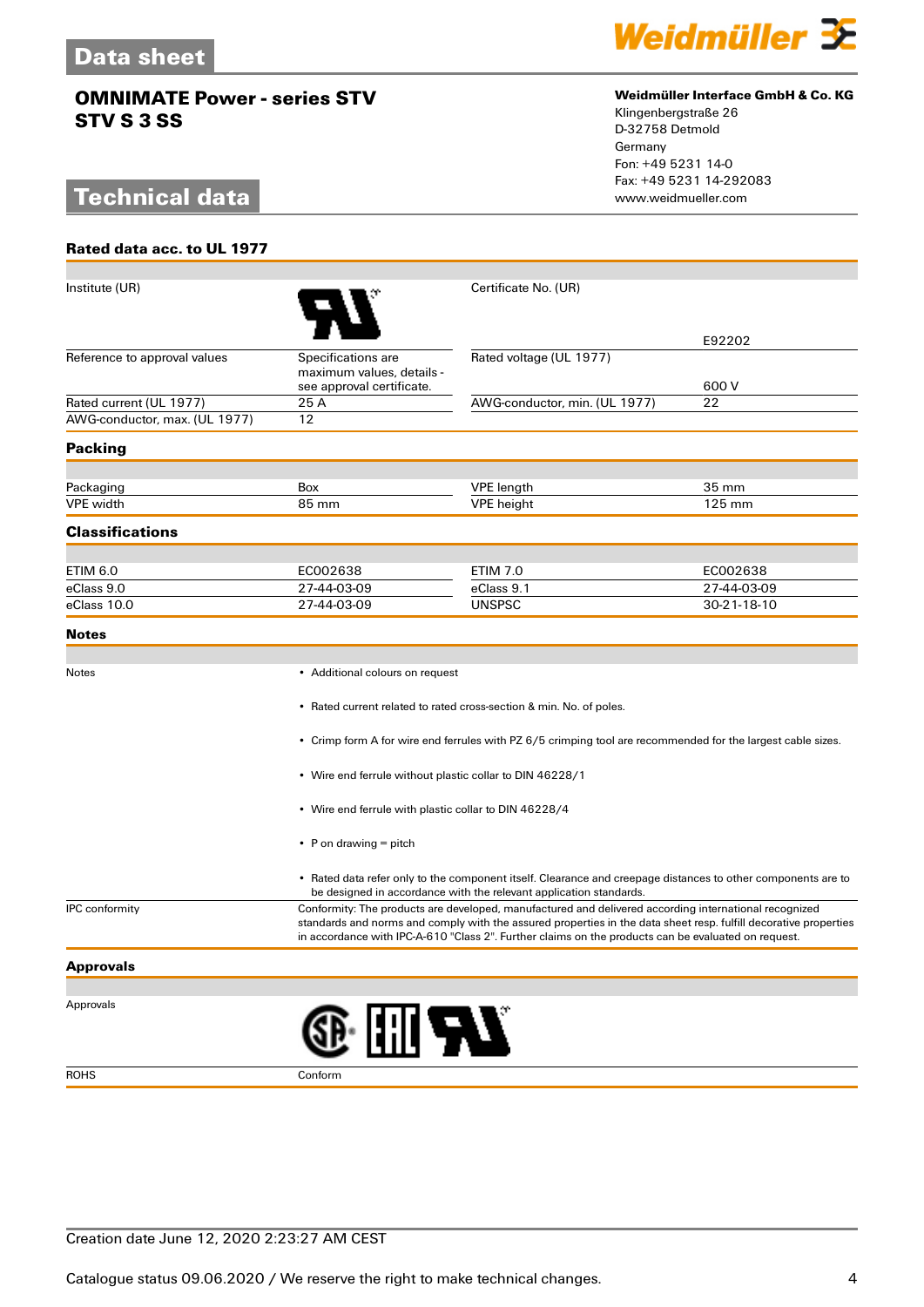# **Technical data**

## **Downloads**

| Approval/Certificate/Document of |                                 |
|----------------------------------|---------------------------------|
| Conformity                       | Declaration of the Manufacturer |
| Brochure/Catalogue               | <b>MB DEVICE MANUF. EN</b>      |
|                                  | FL 72H SAMPLE SER EN            |
|                                  | <b>PO OMNIMATE EN</b>           |
| <b>Engineering Data</b>          | <b>EPLAN, WSCAD</b>             |
| White paper UL 600 V             | <b>Download Whitepaper</b>      |



### **Weidmüller Interface GmbH & Co. KG**

Klingenbergstraße 26 D-32758 Detmold Germany Fon: +49 5231 14-0 Fax: +49 5231 14-292083